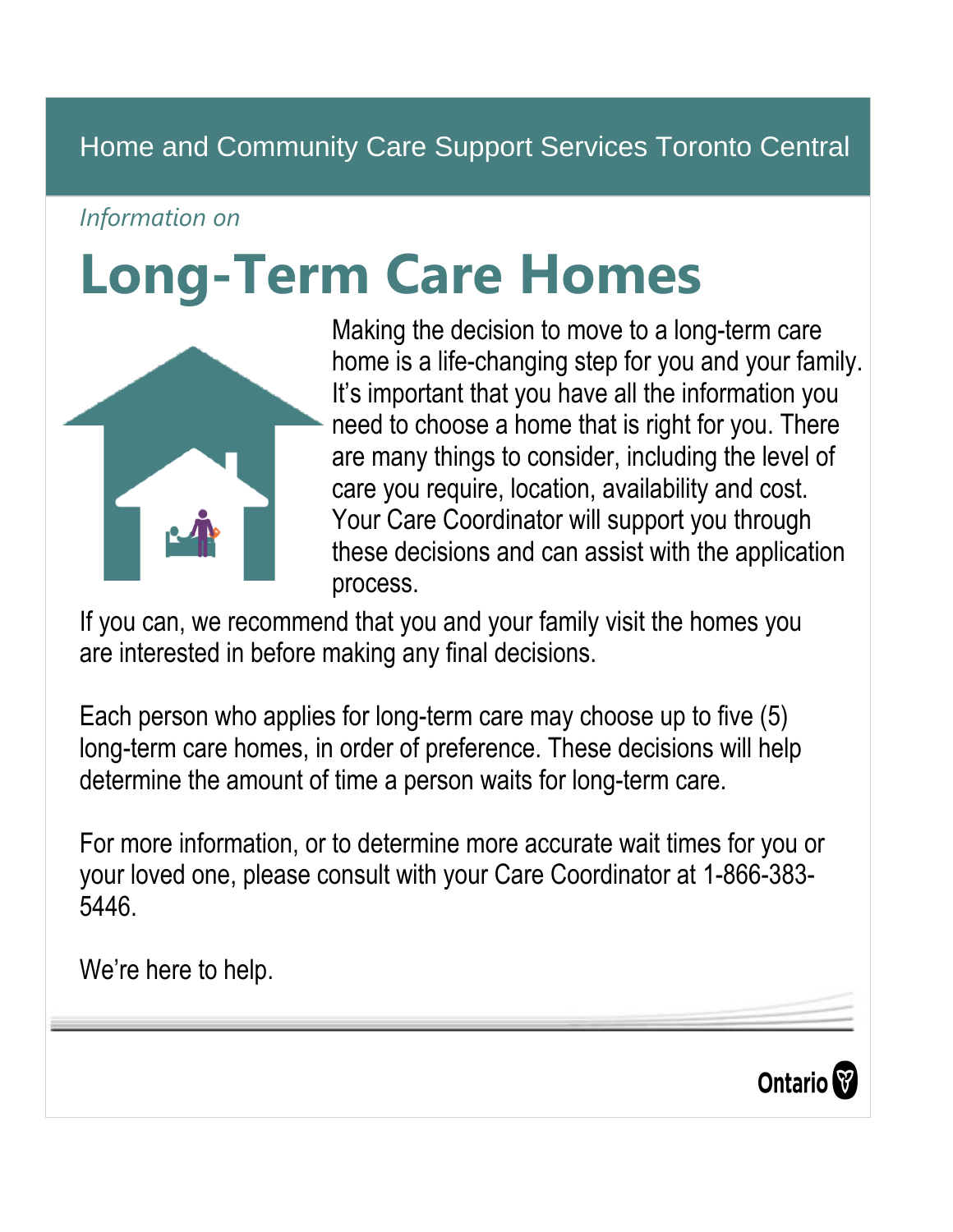### **Long-Term Care Home Waitlist April 2022**

**Please Note:** The information below is intended to be a resource for families, **not** a definitive guide on choosing a home. Ultimately,choosing the home that is right for you requires careful consideration of many factors, including your health status, needs and personal preferences. Your Care Coordinator can help you determine which options may be best for you.

**When reviewing the information below, please remember the following:**

- As each individual may select up to 5 homes and up to 3 bed types in each home, one person may appear on multiple waitlists.
- The number of days waiting are calculated in the 90th percentile; they reflect the experience of 9 out of 10 people.You may wait for a longer or shorter period of time, depending on your circumstances and the number of available beds.
- The numbers below fluctuate based on a variety of factors; your Care Coordinator can help you decide what options may best meet your individual circumstances.

|                                                                 |                                | <b>Basic</b>     |                                                     | Semi-Private            |                                                     | Private                 |                                                     |
|-----------------------------------------------------------------|--------------------------------|------------------|-----------------------------------------------------|-------------------------|-----------------------------------------------------|-------------------------|-----------------------------------------------------|
| Long - Term<br><b>Care Home</b>                                 | <b>Licensed</b><br><b>Beds</b> | # on<br>Waitlist | <b>Days</b><br><b>Waiting for</b><br>9/10<br>people | # on<br><b>Waitlist</b> | <b>Days</b><br><b>Waiting for</b><br>9/10<br>people | # on<br><b>Waitlist</b> | <b>Days</b><br><b>Waiting for</b><br>9/10<br>people |
| <b>Baycrest Centre, Jewish</b><br><b>Home for the Aged</b>      | 472                            | 668              | 2,572                                               |                         |                                                     | 479                     | 1,983                                               |
| <b>Belmont House</b>                                            | 140                            | 321              | 1,933                                               | 228                     | 1,910                                               | 563                     | 1,894                                               |
| <b>Castleview-Wychwood</b><br><b>Towers (Long Term Care)</b>    | 434                            | 204              | 1,473                                               | 45                      | 914                                                 | 18                      | 887                                                 |
| <b>Cedarvale Terrace Long</b><br><b>Term Care Home</b>          | 149                            | 111              | 987                                                 | 34                      | 954                                                 | 72                      | 792                                                 |
| <b>Chartwell White Eagle Long</b><br><b>Term Care Residence</b> | 38                             | $\overline{3}$   | 1,345                                               |                         |                                                     |                         |                                                     |
| <b>Chester Village</b>                                          | 200                            | 386              | 1,975                                               | 26                      | 1,539                                               | 241                     | 1,318                                               |
| <b>Copernicus Lodge</b>                                         | 208                            | 168              | 1,758                                               | 5                       | 2,590                                               | 68                      | 1,557                                               |
| <b>Elm Grove Living Centre</b>                                  | 91                             | 61               | 1,148                                               | 5                       | 317                                                 | 12                      | 542                                                 |
| <b>Fairview Nursing Home Ltd.</b>                               | 82                             | 78               | 1,212                                               | $\overline{7}$          | 495                                                 | 15                      | 843                                                 |
| <b>Fountain View Care</b><br><b>Community</b>                   | 155                            | 163              | 1,380                                               | $\overline{4}$          | 1,476                                               | 60                      | 984                                                 |
| <b>Fudger House (Long Term</b><br>Care)                         | 207                            | 126              | 1,244                                               | 16                      | 1,022                                               | 18                      | 608                                                 |
| <b>Garden Court Nursing</b><br><b>Home</b>                      | 28                             | 10               | 953                                                 | 3                       | 671                                                 | 4                       | 659                                                 |
| <b>Harmony Hills Care</b><br><b>Community</b>                   | 157                            | 180              | 1,377                                               | 6                       | 1,499                                               | 70                      | 1,250                                               |
| <b>Hellenic Home for the Aged</b>                               | 71                             | 136              | 1,918                                               | 66                      | 1,560                                               | 83                      | 1,563                                               |
| <b>Heritage Nursing Home</b>                                    | 199                            | 39               | 840                                                 | 16                      | 783                                                 | 15                      | 577                                                 |
| <b>Houses of Providence</b>                                     | 279                            | 495              | 1,817                                               | 35                      | 2,117                                               | 404                     | 1,442                                               |
| <b>Ivan Franko Nursing Home</b>                                 | 85                             | 36               | 1,413                                               | $\overline{2}$          | 1,291                                               | 27                      | 1,408                                               |
| <b>Kensington Gardens</b>                                       | 350                            | 526              | 1,997                                               | 264                     | 1,855                                               | 471                     | 1,738                                               |
| <b>Lakeshore Lodge</b>                                          | 146                            | 222              | 1,544                                               | 112                     | 1,353                                               | 212                     | 1,133                                               |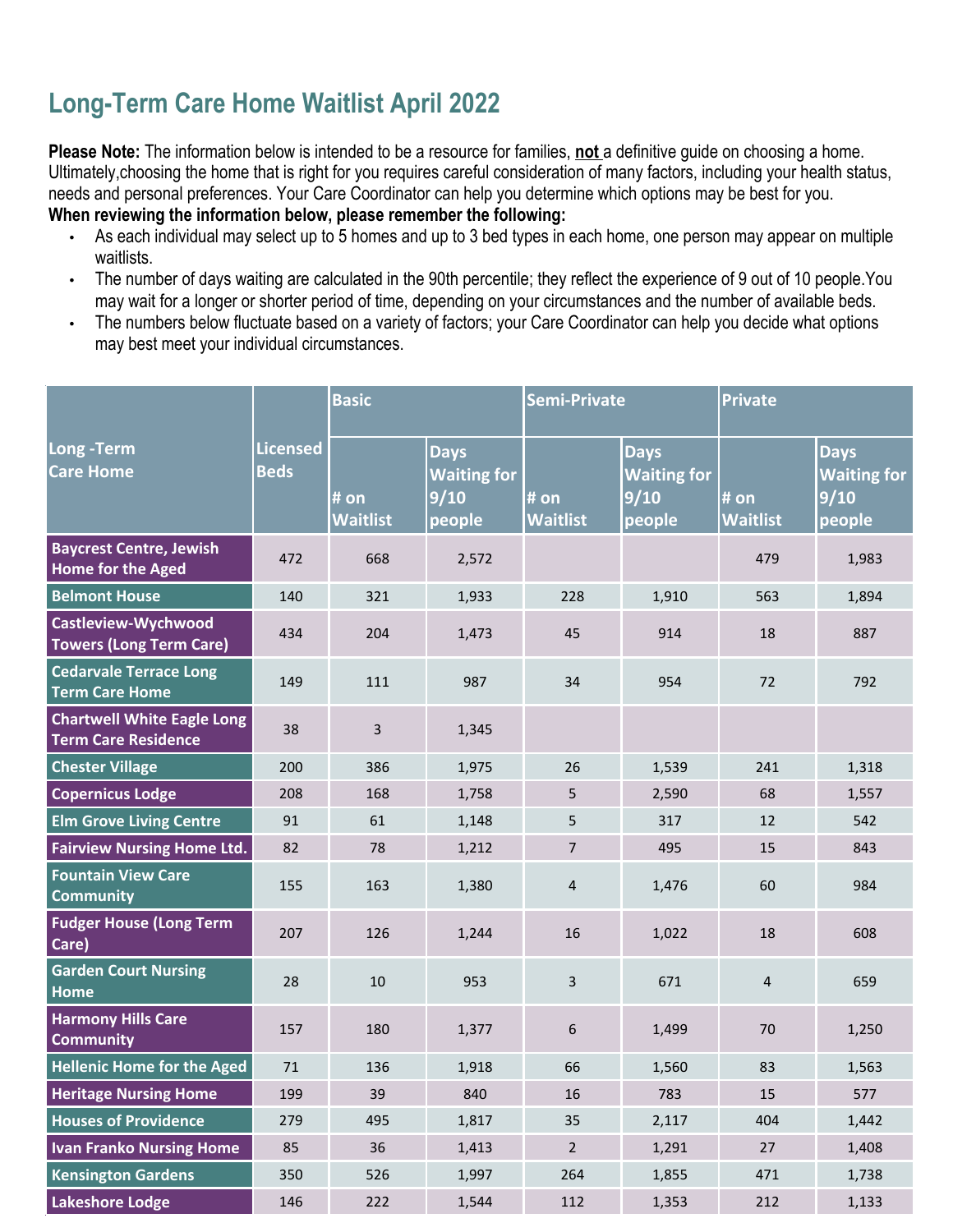| <b>Lakeside Long-Term Care</b><br><b>Centre</b>                          | 121 | 146 | 1,928 | $\overline{7}$ | 1,393 | 69             | 1,167 |
|--------------------------------------------------------------------------|-----|-----|-------|----------------|-------|----------------|-------|
| <b>Main Street Terrace</b>                                               | 92  | 59  | 1,051 | 14             | 1,247 | 21             | 871   |
| <b>Maynard Nursing Home</b>                                              | 52  | 75  | 945   | 15             | 471   | 23             | 624   |
| Mon Sheong Home for the<br>Aged                                          | 105 | 196 | 1,918 | 49             | 1,944 | 66             | 1,867 |
| <b>Nisbet Lodge</b>                                                      | 100 | 79  | 1,328 | 19             | 427   | 25             | 718   |
| <b>Norwood Nursing Home</b><br>Ltd.                                      | 41  | 29  | 1,030 | $\mathbf{1}$   | 178   | $\overline{2}$ | 166   |
| <b>Rekai Centre Sherbourne</b><br><b>Site</b>                            | 88  | 59  | 1,229 | 5              | 613   | 12             | 955   |
| <b>Rekai Centre Wellesley Site</b>                                       | 145 | 249 | 1,771 | 5              | 1,462 | 115            | 1,121 |
| <b>Rose of Sharon</b>                                                    | 60  | 138 | 2,209 | 6              | 2,507 | 41             | 2,149 |
| <b>Salvation Army - Isabel and</b><br><b>Arthur Meighen Manor</b>        | 168 | 213 | 1,516 | 20             | 1,492 | 255            | 1,301 |
| St. Clair O'Connor<br><b>Community</b>                                   | 18  | 53  | 850   | 15             | 555   | 28             | 917   |
| <b>St. George Care Community</b>                                         | 158 | 60  | 1,033 | 8              | 331   | 24             | 529   |
| Suomi-Koti - Toronto<br><b>Finnish-Canadian Seniors</b><br><b>Centre</b> | 34  | 19  | 1,516 | 13             | 1,486 | 20             | 1,346 |
| The O'Neill Centre - Long<br><b>Term Care Home</b>                       | 114 | 107 | 1,044 | 45             | 1,165 | 60             | 970   |
| <b>True Davidson Acres</b>                                               | 182 | 235 | 1,457 | 72             | 1,272 | 150            | 1,083 |
| <b>West Park Long-Term Care</b><br><b>Centre</b>                         | 200 | 201 | 1,568 | 5              | 1,985 | 79             | 1,357 |